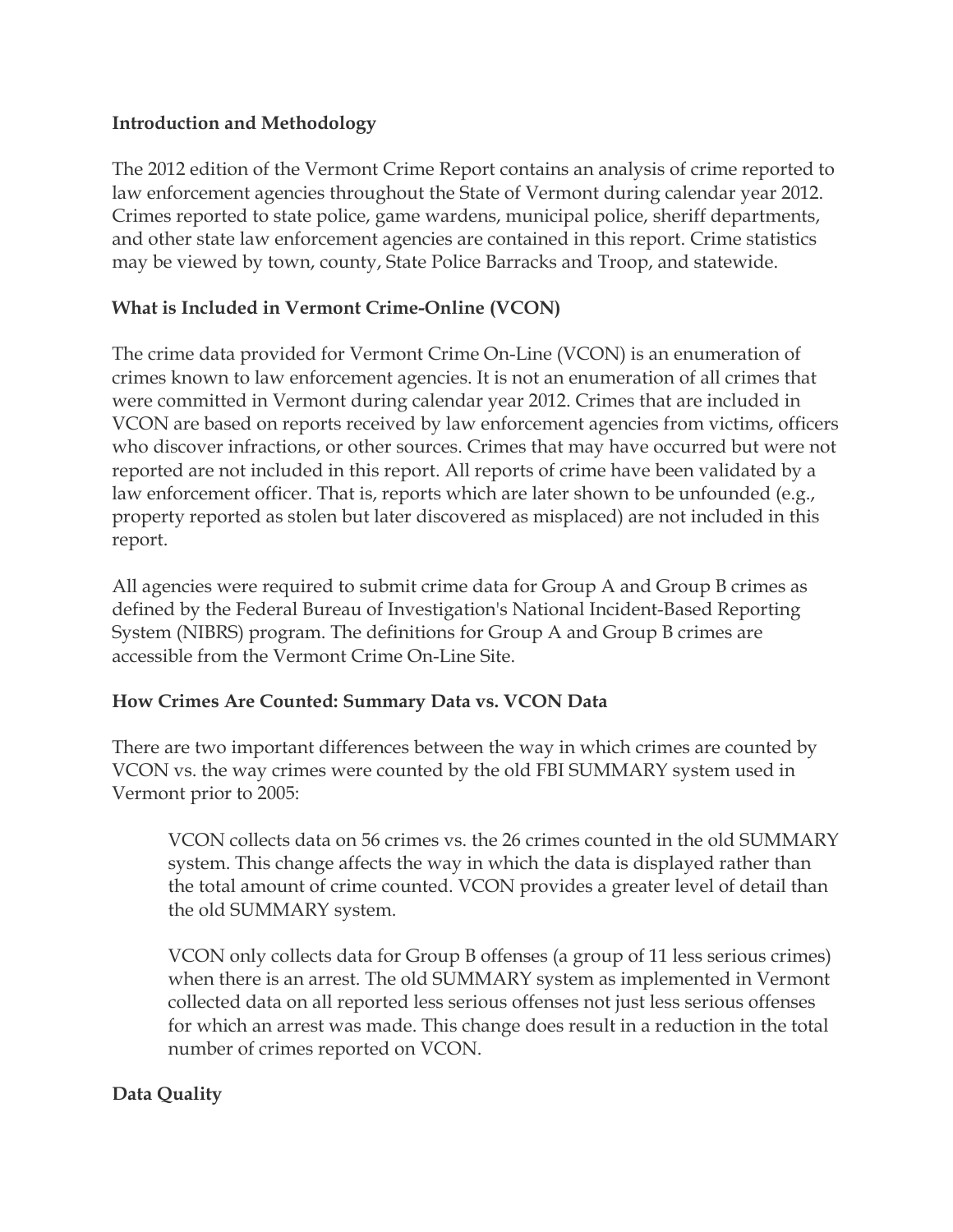The data in this report were provided by municipal, sheriff, state police, and other Vermont state law enforcement agencies which are solely responsible for the accuracy of their submissions. Agencies are required to utilize automated editing software to error check their data prior to submitting the information to the Vermont Crime Information Center (VCIC). The FBI performs similar edit checks on Vermont's data before including the data in the national system. The data which appears in VCON has undergone edit checking at both the local and federal level before being published. VCIC also has a VCON data quality program which audits each reporting agency at least once every two years.

The data quality of the VCON system is higher than that of the old SUMMARY system due to automated vs. manual data collection methods and the data quality editing that is performed at both the local and federal level. As such there will be some discrepancies when comparing crime data from previous years collected using the SUMMARY format vs. data collected in more recent years using VCON. Due to more rigorous data collection standards the amount of crime reported in VCON will be less than the number of crimes reported in the old SUMMARY system.

## **Location Issues**

Municipal police departments generally submit crime data which is limited to their town/city. Sheriff Departments report crime data for towns for which they have law enforcement responsibilities. State Police and other state law enforcement agencies report crime data based on the location of the crime. It is not uncommon for towns to have different law enforcement agencies policing the jurisdiction depending on the time of day or day of the week. In these cases, the Vermont Crime Information Center (VCIC) collates crime reports from all involved law enforcement agencies to ensure the accuracy of the town's crime rate.

## **Reporting Compliance**

In 2012, crime data was received from all law enforcement agencies required to report with the exception of: the Mount Tabor Police Department, the Royalton Police Department, and the Pittsford Police Department. As such, no data from these agencies are included on the Vermont Crime On-Line site.

#### **Population Figures**

Population figures provided on the VCON site are based on the most current data available from the Vermont Department of Health.

## **2012 Report Methodology**